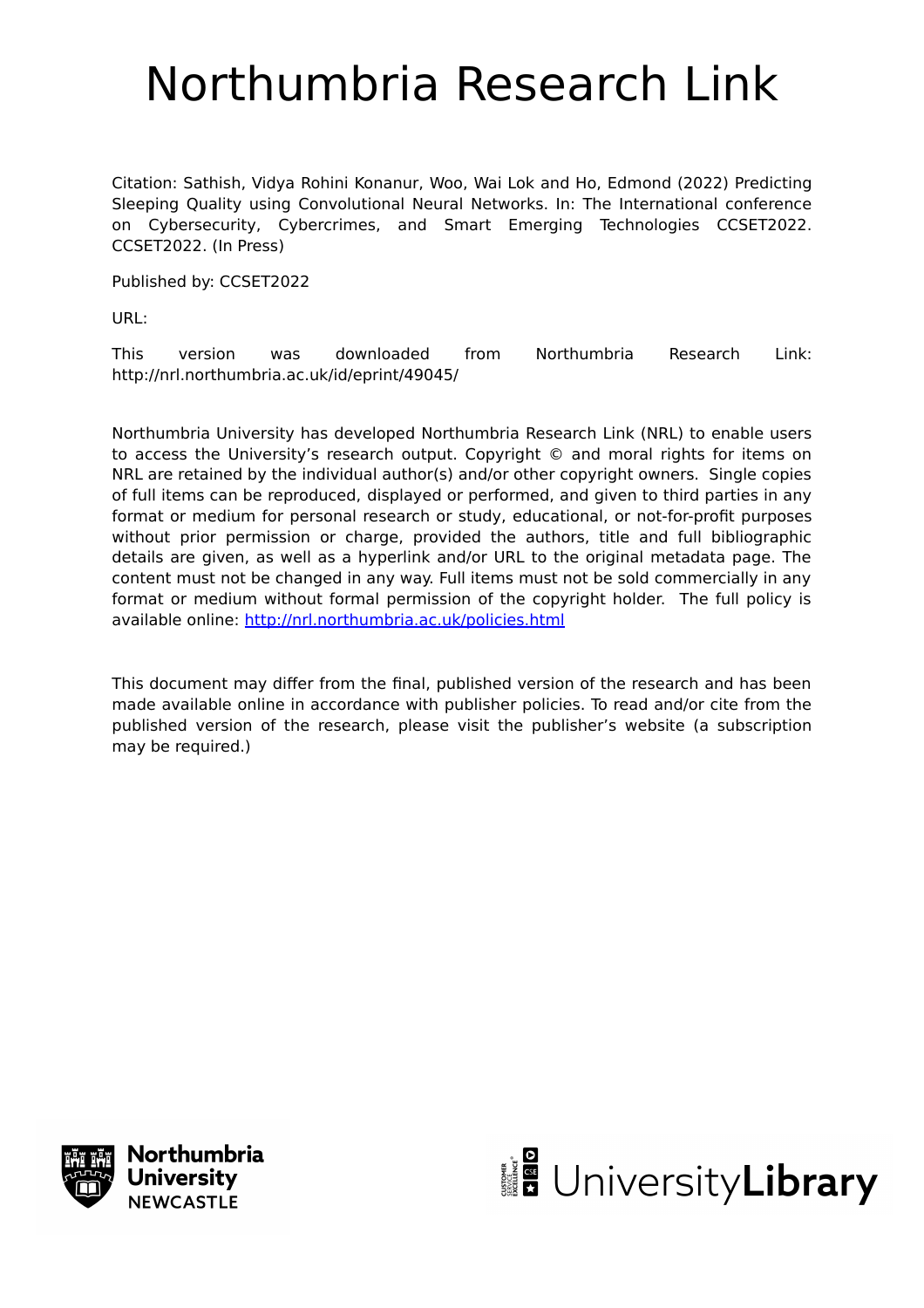# PREDICTING SLEEPING QUALITY USING CONVOLUTIONAL NEURAL NETWORKS

Vidya Rohini Konanur Sathish Department of Computer and Information Sciences Northumbria University Newcastle upon Tyne, NE1 8ST vidya.sathish@northumbria.ac.uk

Wai Lok Woo Department of Computer and Information Sciences Northumbria University Newcastle upon Tyne, NE1 8ST wailok.woo@northumbria.ac.uk

Edmond S. L. Ho<sup>∗</sup>

Department of Computer and Information Sciences Northumbria University Newcastle upon Tyne, NE1 8ST e.ho@northumbria.ac.uk

April 24, 2022

#### ABSTRACT

Identifying sleep stages and patterns is an essential part of diagnosing and treating sleep disorders. With the advancement of smart technologies, sensor data related to sleeping patterns can be captured easily. In this paper, we propose a Convolution Neural Network (CNN) architecture that improves the classification performance. In particular, we benchmark the classification performance from different methods, including traditional machine learning methods such as Logistic Regression (LR), Decision Trees (DT), k-Nearest Neighbour (k-NN), Naïve Bayes (NB) and Support Vector Machine (SVM), on 3 publicly available sleep datasets. The accuracy, sensitivity, specificity, precision, recall, and F-score are reported and will serve as a baseline to simulate the research in this direction in the future.

*Keywords* machine learning · convolutional neural networks · sleep stage classification · deep learning · machine learning classifiers

#### 1 Introduction

The collection of data by numerous healthcare sensors assisted the Artificial Intelligence (AI) systems in predicting and analysing various types of health-related issues [\[1\]](#page-6-0). Such input data can be used as input for Machine Learning (ML) algorithms to further analyze the patients' health status automatically [\[2\]](#page-6-1). Deep Learning (DL) is a trending expansion of the classical neural network method where a greater number of complex non-linear data patterns can be explored. Another side of the popularity of DL is that complex operations and computations on data can be executed easily [\[3\]](#page-6-2). Deep learning algorithms like multi-layer perceptron, Recurrent Neural Network (RNN) and Convolution Neural Network (CNN) are applied successfully in various domains to solve challenging tasks. The elementary calculation unit in neural networks is a perceptron that achieves a linear combination of input features accompanied by a nonlinear transformation [\[4\]](#page-6-3).

Recently, the understanding of health and well-being has improved in the society including quality of sleep, eating habits and physical activities. It is important to understand the relationship between health and sleep quality as they are heavily linked to each other. Sleep is an essential physiological activity of the human body and sleep quality will affect significantly our health [\[5\]](#page-6-4). The reduced sleep causes numerous sleep disorders such as insomnia, narcolepsy,

<sup>∗</sup> corresponding author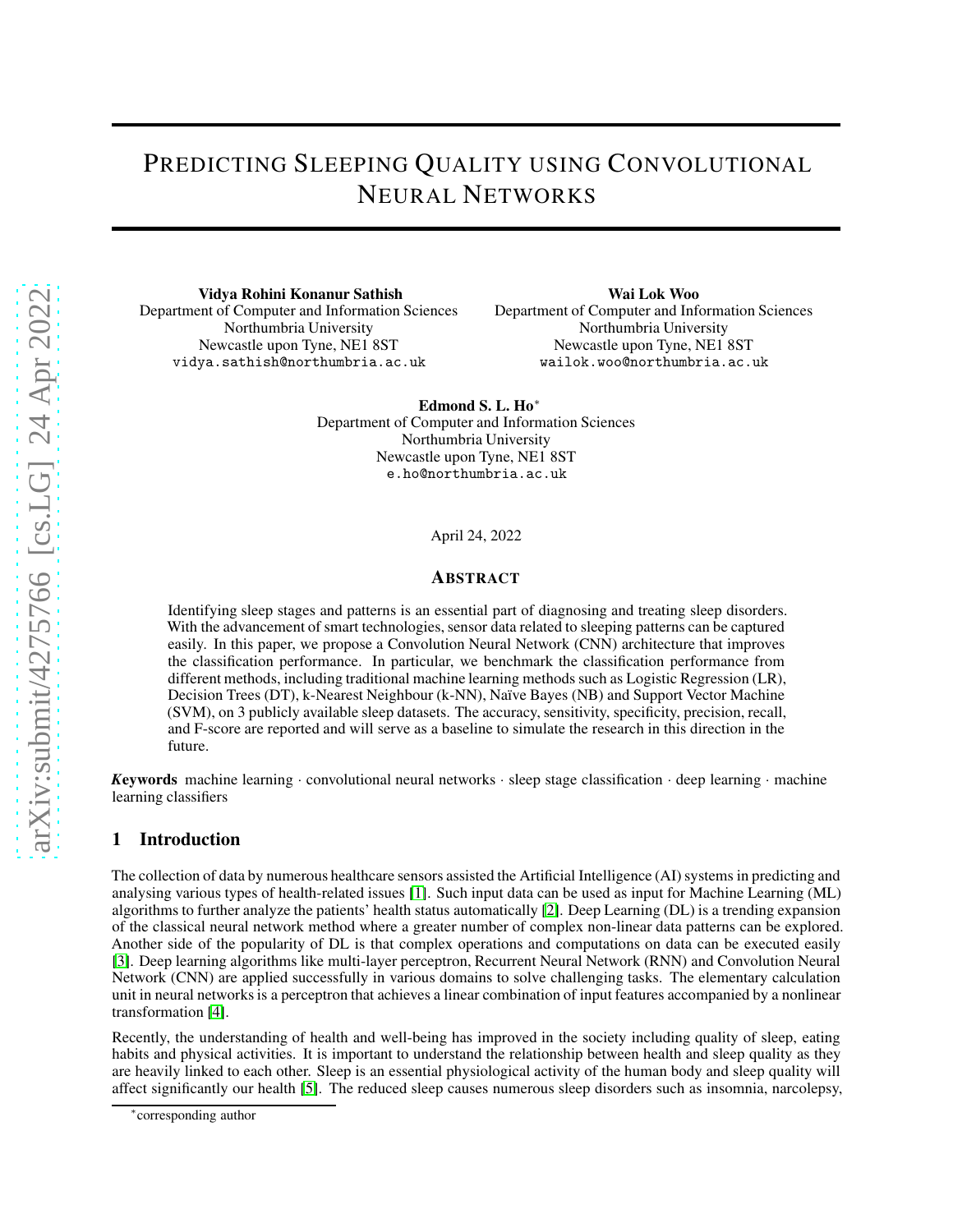sleep apnea, etc., affecting the overall health [\[6\]](#page-6-5). Sleep disorder can be diagnosed using Polysomnography (PSG) which records the Electroencephalography (EEG) signals at various locations over the head, electromyography (EMG), electrooculography (EOG) signals and many more. There are numerous times series data that are recorded over the night and every 30-second time segment will be allocated to a human sleep expert for a sleep stage analysis using reference nomenclature like those suggested by the American Academy of Sleep Medicine (AASM) [\[7\]](#page-6-6). Sleep apnea is a decreased or complete disturbance of breathing for a minimum of 10 seconds and it is a regularly observed issue among sleep disorders. Sleep apnea can be categorised into three types: obstructive, central and mixed. The breathing interruption of airflow causes the human body not to generate the basic necessary hormones and affects the life of an individual in unrestful, unhealthy and unbearable conditions [\[8\]](#page-6-7).

An evaluation of sleep quality is therefore needed so that sleep disorders can be detected at the initial stages. The reason behind poor sleep quality is an accomplice with anxiety, physical activity, financial pressure, working hours, smoking, alcohol consumption, and stress. Numerous researchers have predicted that the changes in physical activity are connected to the changes in the rigidity of sleep disorder by causing breathing difficulties followed by disturbed or poor sleep [\[9\]](#page-6-8). The diagnosis and treatment of sleep-related diseases should be effective and prominently rely on the accurate classification of sleep stages. Therefore, sleep stage classification plays an important role in sleep analysis. Some of the existing work focuses on measuring how young adults convey their sleep habits on social media, as well as how the social media lifestyle is linked to the quality of sleep. Garett et al. [\[10\]](#page-6-9) have associated the usage of electronic media and the sleep time and quality that has affected young adults.

The accessibility and scope of digital technologies for sleep measurement have drastically grown in recent years. Both medical and consumer-grade smart devices (remote sensing, mobile health, wearable gadgets-fitness tracker) across a range of areas are becoming more advanced and affordable. After the sleep data is pre-processed, the data modelling will be initiated for further analyzing the data. With the advancement of Deep Learning in the last decade, the implementation of Artificial Neural Network (ANN) has had a positive impact on the health-related industry. A well-recognised algorithm among several deep learning models is CNN which is a leading technique in computer vision tasks [\[11\]](#page-6-10).

In this paper, we propose a Convolution Neural Network (CNN) architecture that improves the classification performance. In particular, we benchmark the classification performance from different methods, including traditional machine learning methods such as Decision Trees (DT), k-Nearest Neighbour (k-NN), Naïve Bayes (NB) and Support Vector Machine (SVM), on 3 publicly available sleep datasets. The accuracy, sensitivity, specificity, precision, recall, and F-score are reported and will serve as a baseline to simulate the research in this direction in the future.

The contributions of this research can be summarized as:

- We propose 2 new CNN architectures for predicting sleeping quality from a wide range of data captured from smart sensors and surveys.
- We conducted experiments to evaluate the performance of the proposed CNNs and compared them with traditional machine learning algorithms on 3 public datasets.

# 2 Related Work

Mental stress is one of the major problems that lead to many other diseases, such as sleep disorders [\[12\]](#page-6-11). Analyzing sleeping patterns and the reasons that are leading to sleep disorders or insomnia is an active research area. For example, Garett et al. [\[10\]](#page-6-9) analyze the relationship between the trending technologies (such as social media) and the quality of sleep. The sleep duration and quality are also dependent upon the physical activity performed that affects the production of the hormones in the body [\[13\]](#page-6-12).

The identification of sleep stages plays a vital role in discovering sleep quality, which is estimated by analyzing the polysomnography (PSG) reports. A PSG study performed in laboratories consists of the analysis of electroencephalogram (EEG), electromyogram (EMG), and electrooculogram (EOG). These physiological signals are calculated by sensors that are attached to the patient's body [\[14\]](#page-6-13). As per the American Academy Of Sleep Medicine (AASM) rules, five different sleep stages are identified – Wake (W), Rapid Eye Movements (REM), Non-REM1 (N1), Non-REM2 (N2) and Non-REM (N3) as well as slow-wave sleep or even deep sleep.

Traditional sleep scoring algorithms either from actigraphy signals or PSG are likely to be created from an experimental perspective. These heuristic methods are built on prior experience/knowledge of sleep physiology and detecting modality [\[9\]](#page-6-8). Whereas, the estimation of traditional and ML algorithms is presented by applying the standard quality metrics like accuracy, recall, and precision for each dataset. By improving clinical metrics, ML techniques facilitate the doctors to be better informed and will be able to make appropriate clinical decisions [\[9\]](#page-6-8).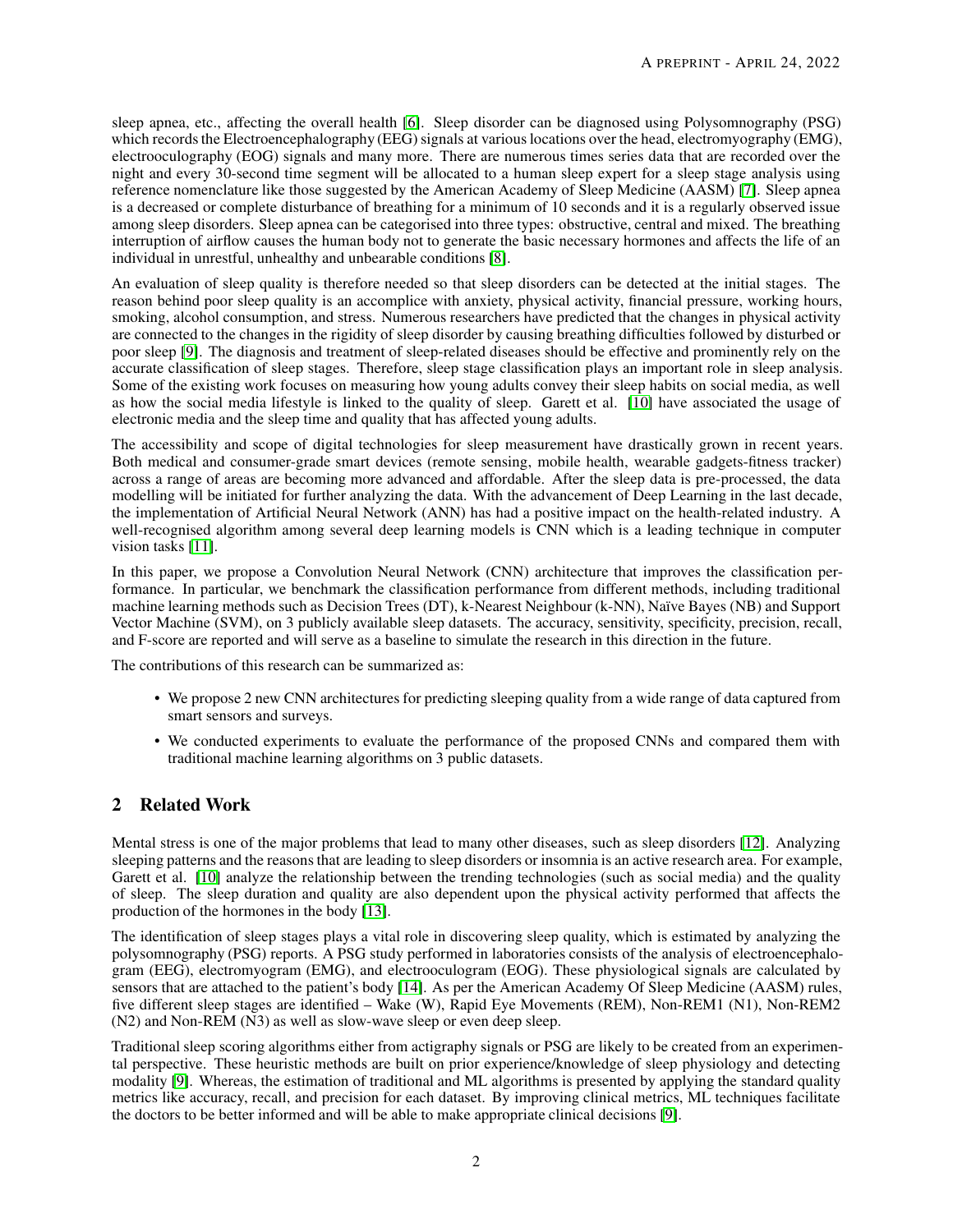There are wide range of models and methods that are suggested for sleep pattern recognition with self-supervised learning, for example, Zhao et al. [\[15\]](#page-6-14) proposed a framework consisting of the recognition tasks including upstream and downstream modules. The upstream task is composed of pre-training and feature depiction phases. The extraction of frequency-domain and rotation feature sets to develop new labels simultaneously with the original data. The downstream task is a dynamic Bidirectional Long-Short Term Memory (BiLSTM) module for modelling the transient sleep data [\[15\]](#page-6-14). In the recent decade, unobtrusive sleep monitoring is one of the popular topics for sleep pattern recognition. Most of the surveys are interested in the sleep stage classification that is dependent on the study of cardiorespiratory features [\[16\]](#page-7-0).

A recent study has shown that it is possible to estimate the sleep structure based on the respiratory parameters or interpretation of heart rate variability. The sleep stage classification is based on the respiratory pattern, as it is recorded and dependent upon the body surface displacement caused by respiratory motions. The body surface displacement is recorded in a non-contact approach by Bioradiolocation (BRL) which is a remote detection method of limb and organ motions by using a radar [\[17\]](#page-7-1).

Obstructive Sleep Apnea (OSA) is the prevalent kind of sleep breathing disorder and it is represented by repetitive incidents of partial or complete barriers or obstructions while sleeping, generally linked with a decreased blood oxygen saturation. Rodrigues et al. [\[18\]](#page-7-2) proposed to focus on the data pre-processing approach with an exhaustive feature selection, and evaluated the method using over 60 regression and classification algorithms in the experiments. Predictive models are needed to assist the clinicians in the diagnosis of OSA using Home Sleep Apnea Tests (HSATs). While there are two types of etiologies of non-diagnostic HSATs, both require a referral for PSG. In [\[19\]](#page-7-3), machine learning technique is used for predicting non-diagnostic HSATs. Compared to traditional statistical models like logistic regression, machine learning algorithms have stronger predictive power whereas by incurring a decrement in the capability to draw interpretations regarding the relationships between the variables [\[19\]](#page-7-3).

For classifying sleep stages, various approaches have been proposed in the literature. For example, features can be obtained using the Time-Frequency Image (TFI) representation of EEG signals and the sleep stages are then classified by a Multi-Class Least Squares Support Vector Machine (MC-LSSVM) classifier. The statistical measures of EEG epochs are recorded onto a dense network for feature extraction and a k-means classifier is applied for sleep stage classification. By using a phase encoding algorithm, the complex-valued non-linear features are obtained and used as the input to Complex-Valued Neural Network (CVNN) for classifying sleep stages. A feature extraction method identified as the statistical behaviour of local extrema is indicated for the sleep stage classification. The statistical features calculated from the segmented EEG-epochs are plotted onto the graph, then the structural comparison properties of the graph are classified based on the sleep stages with k-means clustering [\[20\]](#page-7-4).

# 3 Datasets

To evaluate the classification performance of the different machine and deep learning methods, 3 publicly available sleep datasets are downloaded from Kaggle ( <https://www.kaggle.com/>). The details of the datasets are explained in the rest of this section.

# 3.1 Dataset 1: Sleep-Study

This is a survey-based study of the sleeping habits of individuals within the United States of America [\[21\]](#page-7-5). The dataset consists of 104 sleeping habits records of individuals. Each record contains six attributes, namely *Enough (yes/no), Hours, Phone Reach (yes/no), Phone Time (yes/no), Tired (1 being not tired, 5 being very tired), and Breakfast (yes/no)*. The task is to predict whether the participant has *enough* sleep based on the rest of the attributes (i.e. 5) as input features.

# 3.2 Dataset 2: Sleep Deprivation

This dataset [\[22\]](#page-7-6) is composed of 86 sleep records and each record has 80 attributes that are related to the demographic background of the participant and the response to the Karolinska Sleep Questionnaire. Only 7 key variables are selected as the input feature set, including *Age group, Anxiety rate, Depression rate, Panic, Worry, Health problems, and Nap duration*, to predict the *Overall sleep quality* and whether the participant has *enough* sleep.

# 3.3 Dataset 3: Sleep Cycle Data

This dataset [\[23\]](#page-7-7) consists of 50 sleep records with 8 attributes, namely *Start, End, Sleep Quality, Time in Bed, Wake up, Sleep notes, Heart rate, and Activity (Number of Steps per day)*. Since the *Sleep note* is a text-based field for the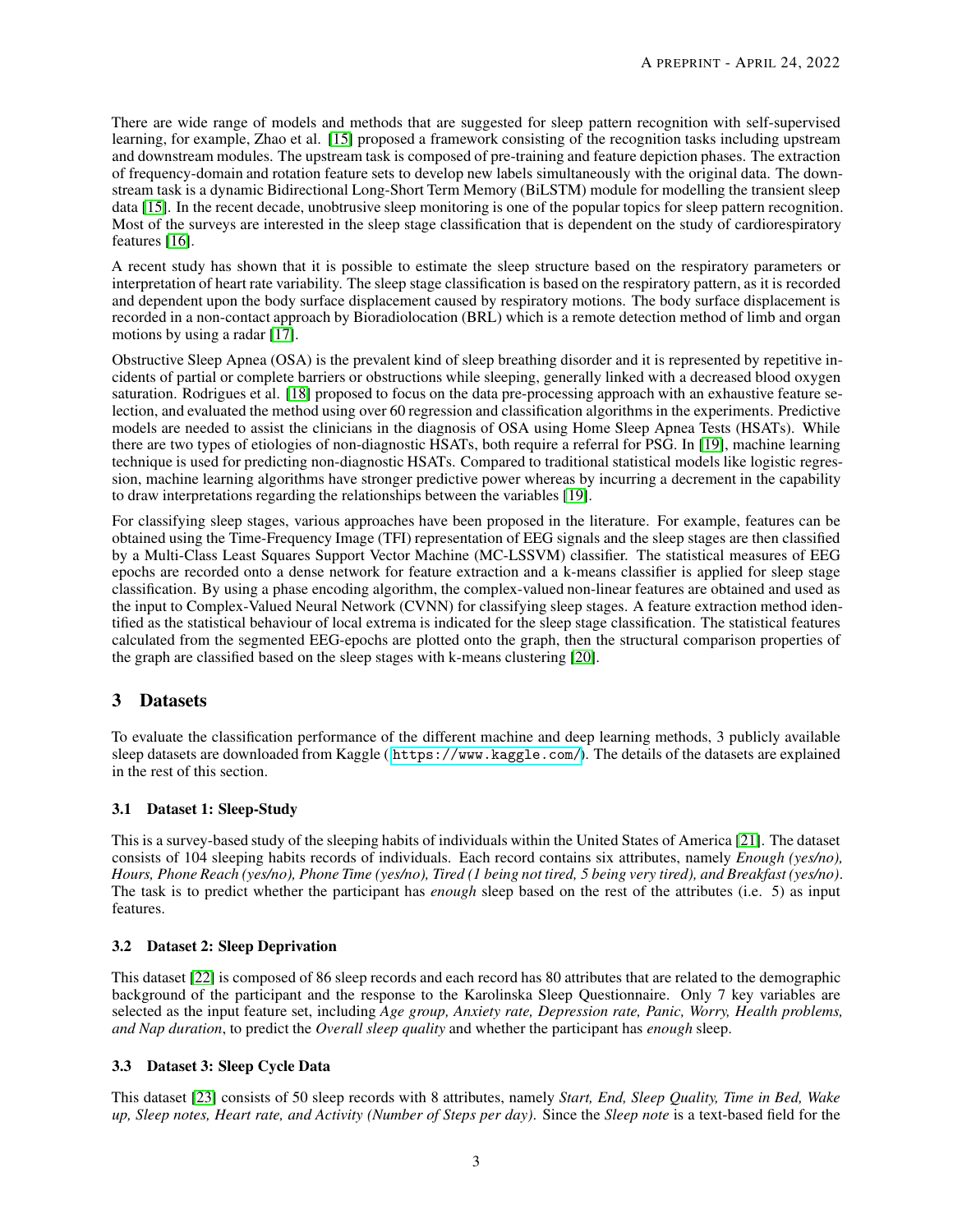participant to provide a textual description of the activities on that day, this attribute is not included in the classification and the rest of the attributes are used as input features to predict the *Sleep Quality*.

#### 3.4 Data pre-processing

After the data collection process, each sleep dataset is divided into training and testing sets on a 50-50 data split. We further performed data normalization on the data to facilitate the classifier training process.

# 4 Methodology

In this section, the proposed CNN architectures will be introduced. Inspired by the encouraging results in classifying infant movements using 1D and 2D CNNs [\[24\]](#page-7-8), we propose a general CNN framework for classifying the sleep data and the network architecture is illustrated in [1.](#page-4-0)



<span id="page-4-0"></span>Figure 1: The general network architecture of the proposed CNNs.

Specifically, the initial input layer is followed by a convolution layer and then the ReLU activation layer. A Max Pooling layer is then added for obtaining a more abstract representation from the input. Such a Conv-ReLU-MaxPool structure is repeated before feeding the deep representation into a Fully-connected layer which is then followed by a dropout layer before the classification. Finally, the output layer comprises of softmax layer and the predicted class label can be obtained.

Overfitting is a known challenge when training machine learning models with small datasets such as those being used in this research. At the initial stage of experimenting the training, validation and testing performance were very poor. By adding dropout layers, the impact of overfitting was alleviated.

#### 4.1 1D Convolutional Neural Networks

Here, we propose 2 1D CNN architectures based on the general structure illustrated in Figure [1.](#page-4-0) The 2 new networks, namely  $CONV - 1D_1$  and  $CONV - 1D_2$ , share the same network architecture but with different dimensional in the intermediate layers. Specifically, the Max Pooling layers in  $CONV - 1D_1$  reduce the dimensionality of the intermediate representation while  $CONV - 1D<sub>2</sub>$  will preserve the size of the representation as in the output of the convolutional layer. Such a design enables us to evaluate how the Max Pooling affects the performance of the CNNs.

# <span id="page-4-1"></span>5 Experimental Results

#### 5.1 Evaluation Metrics

Several metrics are used for evaluating the classification performance in this research, including accuracy (AC), sensitivity (SE) and specificity (SP) which are calculated from true positive (TP), true negative (TN), false positive (FP) and false negative (FN). We also calculate the precision (PR), recall (RE), and F1 Score (F1). The equations for the calculation are as follows:

$$
SE = \frac{TP}{TP + FN} \tag{1}
$$

$$
SP = \frac{TN}{TN + FP}
$$
 (2)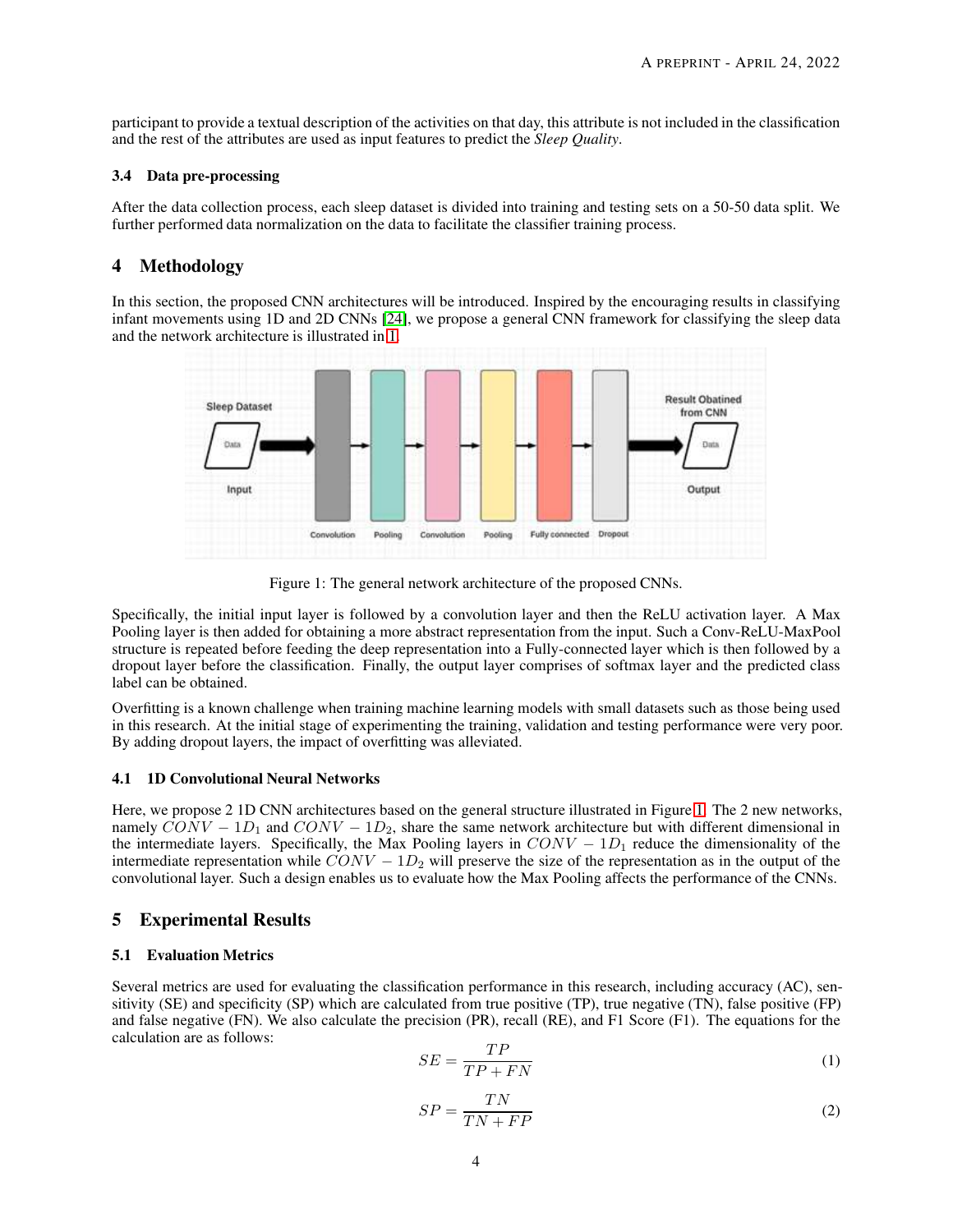$$
AC = \frac{TP + TN}{TP + FN + TN + FP}
$$
\n(3)

$$
PR = \frac{TP}{TP + FP}
$$
\n<sup>(4)</sup>

$$
RE = \frac{TP}{TP + FN} \tag{5}
$$

$$
F1 = 2 \cdot \frac{PR \cdot RE}{PR + RE} \tag{6}
$$

#### 5.2 Classification Results

In the first experiment, we report the performance of the Logistic Regression Classifier on the 3 datasets as an overview. Several evaluation metrics were used as stated in Section [5.1.](#page-4-1) The results are presented in Table [1.](#page-5-0) It can be seen that the datasets are challenging in general, with a classification accuracy ranging from 55.11% to 63.46%. With the F1 scores, the best performance (59.01%) was obtained on the Sleep-Study dataset which is the largest one among the 3 datasets. In contrast, the lowest performance (51.32%) was obtained in the Sleep Deprivation dataset.

Table 1: The performance of the logistic regression classifier on the three datasets.

<span id="page-5-0"></span>

|           | Sleep-Study | <b>Sleep Deprivation</b> | Sleep Cycle Data |
|-----------|-------------|--------------------------|------------------|
| AC.       | 63.46%      | 58.02%                   | 55.11\%          |
| <b>SE</b> | 64.52%      | 62.41%                   | 57.02%           |
| <b>SP</b> | 61.90%      | 59.85%                   | 56.45%           |
| F1        | 59.01%      | 51.32%                   | 53.33%           |
| <b>PR</b> | 66.67%      | 56.13%                   | 52.23%           |
| <b>RE</b> | 52.97%      | 65.44%                   | 49.36%           |

In the second experiment, we further evaluate the classification performance using different classifiers [\[25,](#page-7-9) [26\]](#page-7-10). Table [2](#page-6-15) reports the accuracy obtained using different methods on the 3 datasets for further evaluating the classification performance. For decision trees, 56.22%, 61.26% and 51.33% were obtained from the 3 datasets. For k-NN classifier with k=1 is being used, the accuracies were 55.33%, 59.50% and 55.94%, respectively. When the k=10 is used with k-NN, 61.83%, 64.70% and 58.11% were obtained. It can be seen that performance was improved when k=10 is used instead of k=1. In addition, Naïve Bayes achieved 59.65%, 53.69% and 56.03% on the datasets. The SVM classifier achieved 59.21%, 62.66% and 59.26% on the three datasets respectively. Compared to decision trees, k-NN and Gaussian Naïve Bayes classification models of machine learning, the SVM classifier performed better on all three sleep datasets.

For the proposed CNN-based classifiers,  $CONV - 1D_1$  obtained the accuracies of 59.18%, 64.54% and 59.00% on the 3 datasets.  $CONV - 1D_2$  performed slightly better than  $CONV - 1D_1$  with 61.22%, 65.23% and 58.73% obtained from the datasets, which shows the intermediate representations have to be in higher dimensionality in order to better model the data. It can be seen that  $CONV - 1D_1$  and  $CONV - 1D_2$  have shown better performances, more robust and more consistent than the traditional machine learning approaches. Although Logical Regression and SVM performed the best on Sleep-Study and Sleep Cycle Data datasets, the proposed CNN-based methods are more consistent on all 3 datasets and obtained comparable accuracy with those two methods.

#### 6 Conclusions

In this paper, we proposed new CNN classification frameworks for predicting sleeping quality from a wide range of data captured from smart sensors and surveys. To show the effectiveness of the proposed CNN architectures, we evaluate the proposed classification framework on 3 publicly available datasets. It is a challenging task since the datasets are small in general. We further conducted the experiments using traditional classifiers including Logistic Regression, Decision Trees, k-Nearest Neighbour, Naïve Bayes and Support Vector Machine as baselines for comparison. Experimental results highlighted the robustness of the proposed CNN architectures with highly consistent results obtained from different datasets.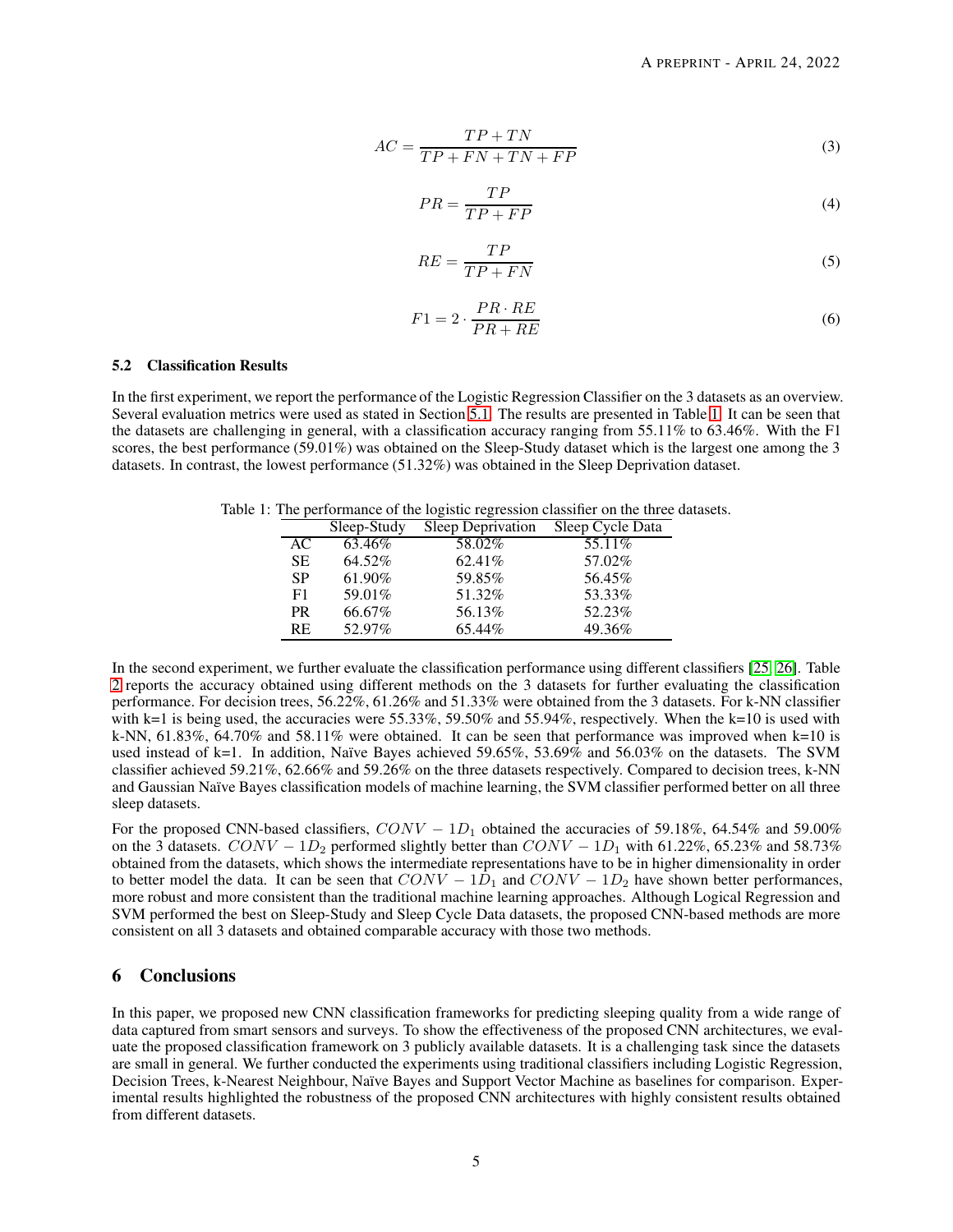|                    | Sleep-Study | <b>Sleep Deprivation</b> | Sleep Cycle Data |
|--------------------|-------------|--------------------------|------------------|
| Logical Regression | 63.46%      | 58.02%                   | 55.11%           |
| Decision Tree      | 56.22%      | 61.26%                   | 51.33%           |
| $k-NN (k=1)$       | 55.33%      | 59.40%                   | 55.94%           |
| $k-NN (k=10)$      | 61.83%      | 64.70%                   | 58.11%           |
| Naïve Bayes        | 53.69%      | 59.65%                   | 56.03%           |
| <b>SVM</b>         | 59.21%      | 62.66%                   | 59.26%           |
| $CONV - 1D_1$      | 59.19%      | 64.54%                   | 59.00%           |
| $CONV - 1D_2$      | 61.22%      | 65.23%                   | 58.73%           |

<span id="page-6-15"></span>Table 2: The performance of different classifiers on the three datasets.

# <span id="page-6-0"></span>References

- [1] Pham Son Lam, Nguyen Dinh Son, Hoang Phuong Chi, Nguyen Thi Phuoc Van, and Nguyen Duc Minh. Novel algorithm to classify sleep stages. In *2019 13th International Conference on Sensing Technology (ICST)*, pages 1–6, 2019.
- <span id="page-6-1"></span>[2] Edmond S. L. Ho. *Data Security Challenges in Deep Neural Network for Healthcare IoT Systems*, pages 19–37. Springer International Publishing, Cham, 2022.
- <span id="page-6-2"></span>[3] Fei Jiang, Yong Jiang, Hui Zhi, Yi Dong, Hao Li, Sufeng Ma, Yilong Wang, Qiang Dong, Haipeng Shen, and Yongjun Wang. Artificial intelligence in healthcare: past, present and future. *Stroke and Vascular Neurology*, 2(4):230–243, 2017.
- <span id="page-6-3"></span>[4] Siddharth Biswal, Haoqi Sun, Balaji Goparaju, M. Brandon Westover, Jimeng Sun, and Matt T. Bianchi. Expertlevel sleep scoring with deep neural networks. *Journal of the American Medical Informatics Association*, 25(12):1643–1650, January 2018.
- <span id="page-6-4"></span>[5] Junming Zhang and Yan Wu. Complex-valued unsupervised convolutional neural networks for sleep stage classification. *Computer Methods and Programs in Biomedicine*, 164:181–191, 2018.
- <span id="page-6-5"></span>[6] Lesya Anishchenko, Andrey Zhuravlev, Vladimir Razevig, Margarita Chizh, Kseniya Evteeva, Lyudmila Korostovtseva, Mikhail Bochkarev, and Yurii Sviryaev. Non-contact sleep disorders detection framework for smart home. In *2019 PhotonIcs Electromagnetics Research Symposium - Spring (PIERS-Spring)*, pages 3553–3557, 2019.
- <span id="page-6-6"></span>[7] Stanislas Chambon, Mathieu N. Galtier, Pierrick J. Arnal, Gilles Wainrib, and Alexandre Gramfort. A deep learning architecture for temporal sleep stage classification using multivariate and multimodal time series. *IEEE Transactions on Neural Systems and Rehabilitation Engineering*, 26(4):758–769, 2018.
- <span id="page-6-7"></span>[8] Oğuz Han TİMUŞ and Emine Doğru BOLAT. K-nn-based classification of sleep apnea types using ecg. Turkish *Journal of Electrical Engineering and Computer Science*, 25(4):3008–3023, 2017.
- <span id="page-6-8"></span>[9] Ignacio Perez-Pozuelo, Bing Zhai, Joao Palotti, Raghvendra Mall, Michaël Aupetit, Juan M. Garcia-Gomez, Shahrad Taheri, Yu Guan, and Luis Fernandez-Luque. The future of sleep health: a data-driven revolution in sleep science and medicine. *npj Digital Medicine*, 3(1):42, Mar 2020.
- <span id="page-6-9"></span>[10] Renee Garett, Sam Liu, and Sean D. Young. The relationship between social media use and sleep quality among undergraduate students. *Information, communication and society*, 21(2):163–173, 2018.
- <span id="page-6-10"></span>[11] Rikiya Yamashita, Mizuho Nishio, Richard Kinh Gian Do, and Kaori Togashi. Convolutional neural networks: an overview and application in radiology. *Insights into Imaging*, 9(4):611–629, Aug 2018.
- <span id="page-6-11"></span>[12] José Raúl Machado Fernández and Lesya Anishchenko. Mental stress detection using bioradar respiratory signals. *Biomedical Signal Processing and Control*, 43:244–249, 2018.
- <span id="page-6-12"></span>[13] Azizi A. Seixas, Dwayne A. Henclewood, Stephen K. Williams, Ram Jagannathan, Alberto Ramos, Ferdinand Zizi, and Girardin Jean-Louis. Sleep duration and physical activity profiles associated with self-reported stroke in the united states: Application of bayesian belief network modeling techniques. *Frontiers in neurology*, 9:534– 534, Jul 2018.
- <span id="page-6-13"></span>[14] Eliran Dafna, Ariel Tarasiuk, and Yaniv Zigel. Sleep staging using nocturnal sound analysis. *Scientific Reports*, 8(1):13474, Sep 2018.
- <span id="page-6-14"></span>[15] Aite Zhao, Junyu Dong, and Huiyu Zhou. Self-supervised learning from multi-sensor data for sleep recognition. *IEEE Access*, 8:93907–93921, 2020.